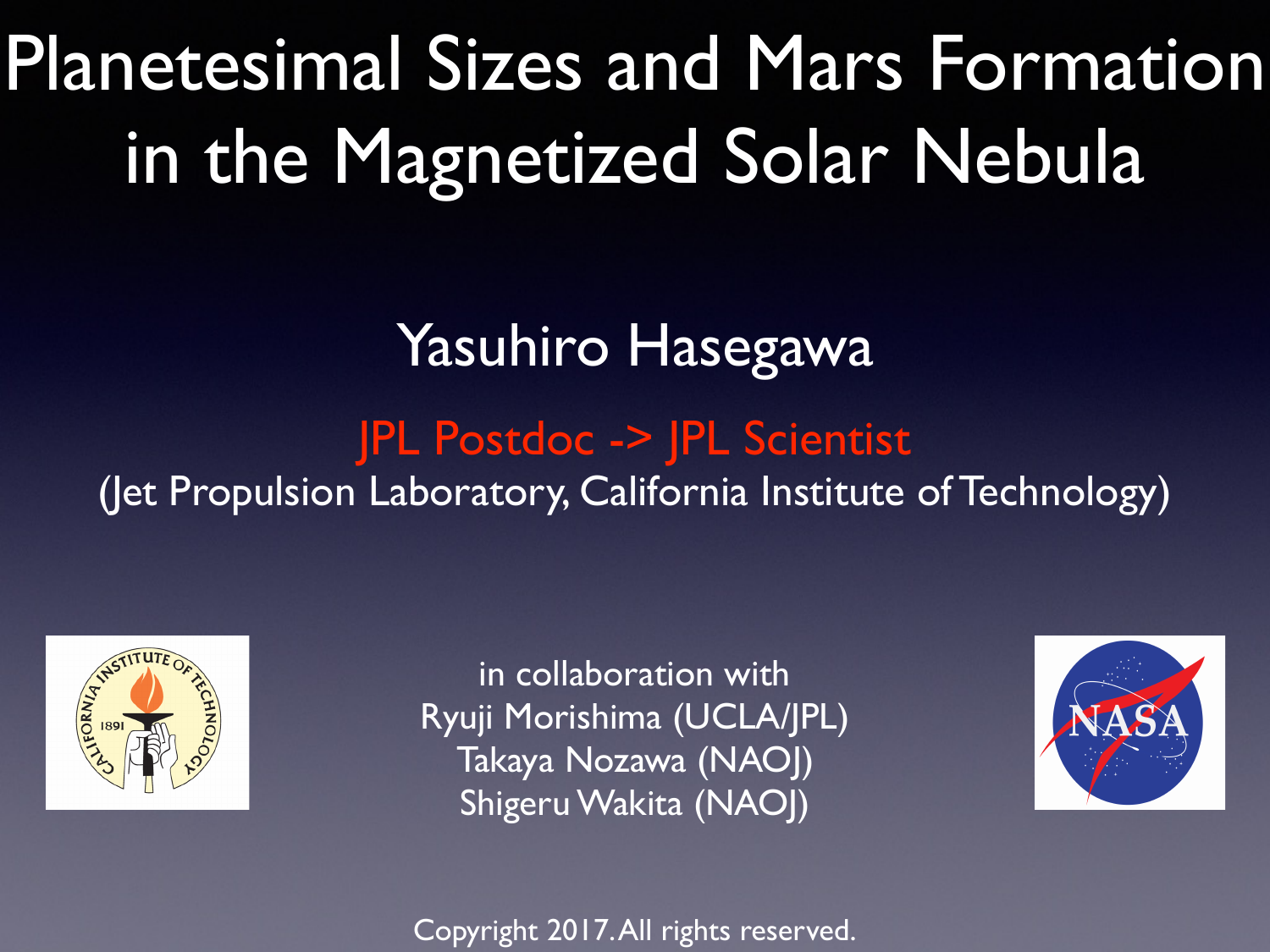### Hf-W Chronology for Mars Formation Dauphas & Pourmand 2011

 $182 Hf \longrightarrow$   $182 W$  with the half life of 9 Myr



The excess of  $^{182}W$  at Mars mantle is estimated by Martian meteorites

The optimal case is realized when Mars formation is completed at 2-4 Myrs after CAI formation

 $\sqrt[60]{Fe - ^{60} Ni}$  Chronology also confirmed the short formation timescale Tang & Dauphas 2014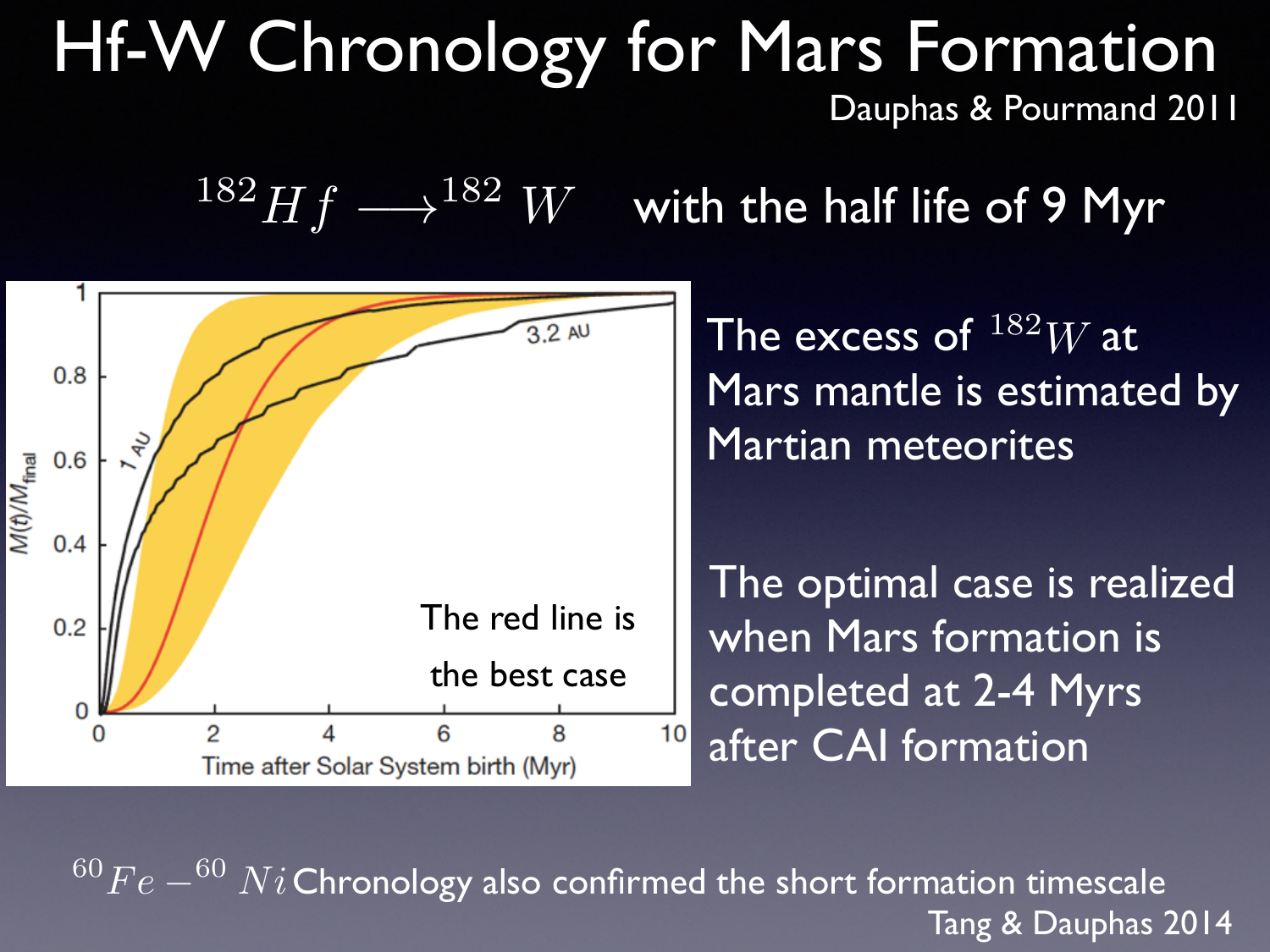#### 1. Mars formed quickly after CAI formation

e.g., Kobayashi & Dauphas 2013, Morishima et al 2013, Levison et al 2015



Small planetesimals (even pebbles)

High surface density : destruction/radial drift of such planetesimals

#### 2. Mars avoided giant impacts after the nebula was gone



e.g., Raymond et al 2009, Hansen 2009, Walsh 2011

Jupiter and Saturn : remove planet-forming materials

3. The turbulent solar nebula was present at Mars formation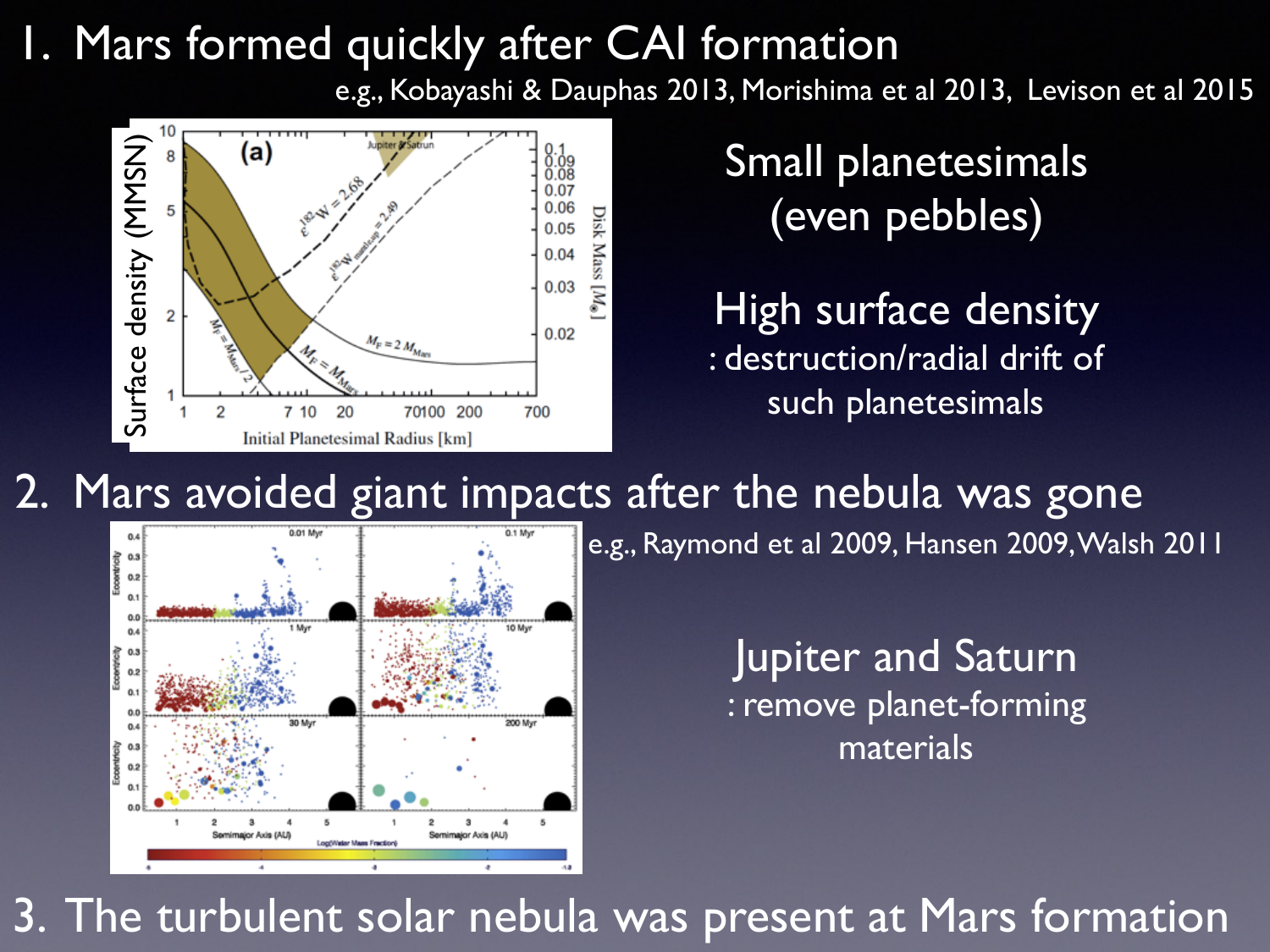## Our Model

# Initial Conditions

 $1.5$ 

: surface density : magnetic fields : planetesimal size

 $0.10$ 

Comparison with Hf-W chronology : Formation history : excess of W

Runaway growth : the minimum size of planetesimals that survive destruction (e.g, Ormel & Okuzumi 2013)

#### Oligarchic growth

: the maximum size of planetesimals that meet the short formation timescale (e.g., Chambers 2006)

Flock et al 2011

0.010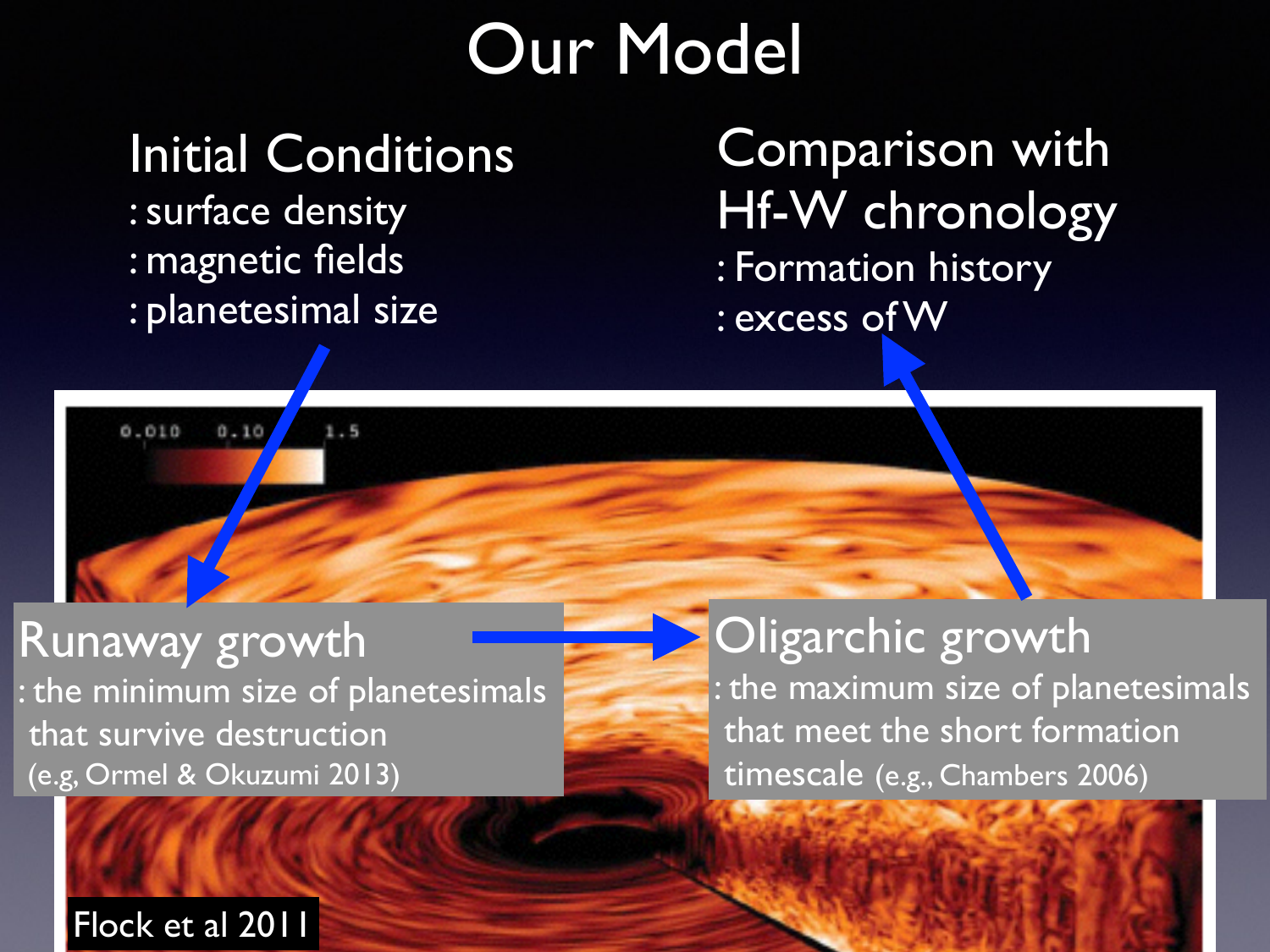## Preliminary results



Larger planetesimals for higher B-fields

A wide range of planetesimals for a given surface density

cf) Kobayashi et al 2016